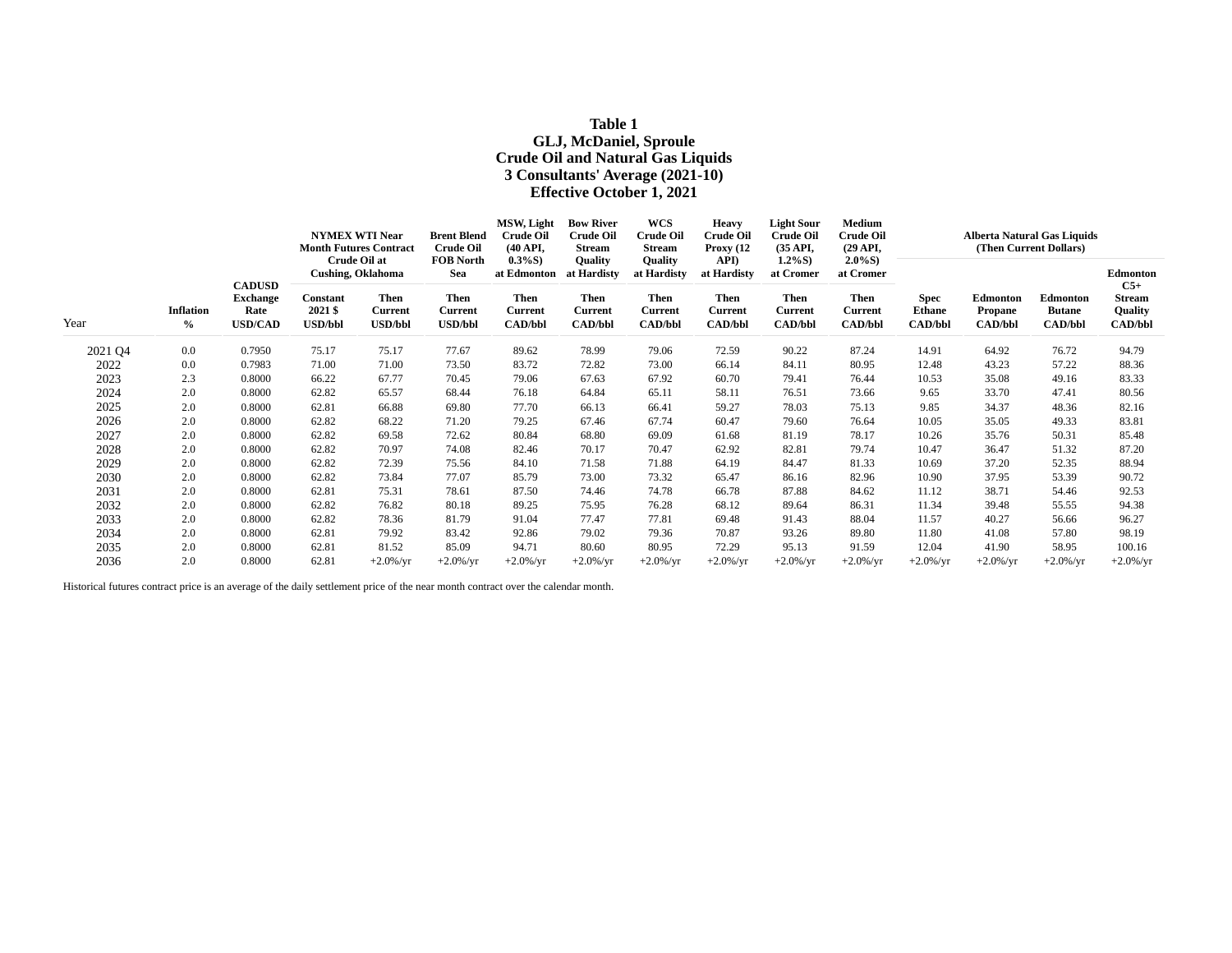# **Table 2 GLJ, McDaniel, Sproule Natural Gas and Sulphur 3 Consultants' Average (2021-10) Effective October 1, 2021**

| Year    | <b>NYMEX Henry Hub</b><br><b>Near Month Contract</b> |                                            |                                            |                                            | Dawn                                |                                         | <b>Alberta Plant Gate</b>                         |                         |                                |                                                                   |                                |                                                   |                                                      |
|---------|------------------------------------------------------|--------------------------------------------|--------------------------------------------|--------------------------------------------|-------------------------------------|-----------------------------------------|---------------------------------------------------|-------------------------|--------------------------------|-------------------------------------------------------------------|--------------------------------|---------------------------------------------------|------------------------------------------------------|
|         |                                                      |                                            | <b>Midwest</b><br><b>Price at Chicago</b>  | <b>AECO/NIT</b><br><b>Spot</b>             | Price at<br>Ontario                 | <b>Spot</b>                             |                                                   |                         |                                |                                                                   |                                | <b>British Columbia</b>                           |                                                      |
|         | <b>Constant</b><br>2021 \$<br><b>USD/MMBtu</b>       | Then<br><b>Current</b><br><b>USD/MMBtu</b> | <b>Then</b><br>Current<br><b>USD/MMBtu</b> | <b>Then</b><br>Current<br><b>CAD/MMBtu</b> | Then<br><b>Current</b><br>USD/MMBtu | Constant<br>2021 \$<br><b>CAD/MMBtu</b> | <b>Then</b><br><b>Current</b><br><b>CAD/MMBtu</b> | <b>ARP</b><br>CAD/MMBtu | <b>SaskEnergy</b><br>CAD/MMBtu | <b>Saskatchewan Plant Gate</b><br><b>Spot</b><br><b>CAD/MMBtu</b> | <b>Sumas Spot</b><br>USD/MMBtu | Westcoast<br><b>Station 2</b><br><b>CAD/MMBtu</b> | <b>Spot</b><br><b>Plant Gate</b><br><b>CAD/MMBtu</b> |
| 2021 Q4 | 5.40                                                 | 5.40                                       | 5.26                                       | 4.57                                       | 5.29                                | 4.32                                    | 4.32                                              | 4.30                    | 4.48                           | 4.71                                                              | 5.57                           | 4.48                                              | 4.25                                                 |
| 2022    | 4.25                                                 | 4.25                                       | 4.11                                       | 3.83                                       | 4.18                                | 3.59                                    | 3.59                                              | 3.56                    | 3.78                           | 3.90                                                              | 4.09                           | 3.75                                              | 3.51                                                 |
| 2023    | 3.36                                                 | 3.44                                       | 3.30                                       | 3.25                                       | 3.37                                | 2.95                                    | 3.02                                              | 2.99                    | 3.21                           | 3.32                                                              | 3.28                           | 3.19                                              | 2.95                                                 |
| 2024    | 3.04                                                 | 3.17                                       | 3.03                                       | 2.99                                       | 3.10                                | 2.65                                    | 2.76                                              | 2.73                    | 2.95                           | 3.06                                                              | 3.01                           | 2.92                                              | 2.69                                                 |
| 2025    | 3.04                                                 | 3.24                                       | 3.09                                       | 3.05                                       | 3.16                                | 2.65                                    | 2.82                                              | 2.78                    | 3.01                           | 3.13                                                              | 3.07                           | 2.98                                              | 2.75                                                 |
| 2026    | 3.04                                                 | 3.30                                       | 3.16                                       | 3.11                                       | 3.23                                | 2.65                                    | 2.88                                              | 2.84                    | 3.07                           | 3.19                                                              | 3.14                           | 3.05                                              | 2.80                                                 |
| 2027    | 3.04                                                 | 3.37                                       | 3.22                                       | 3.18                                       | 3.29                                | 2.65                                    | 2.94                                              | 2.90                    | 3.13                           | 3.26                                                              | 3.20                           | 3.10                                              | 2.86                                                 |
| 2028    | 3.04                                                 | 3.44                                       | 3.29                                       | 3.24                                       | 3.36                                | 2.65                                    | 3.00                                              | 2.96                    | 3.20                           | 3.33                                                              | 3.26                           | 3.17                                              | 2.92                                                 |
| 2029    | 3.04                                                 | 3.51                                       | 3.36                                       | 3.31                                       | 3.43                                | 2.66                                    | 3.06                                              | 3.03                    | 3.27                           | 3.40                                                              | 3.33                           | 3.23                                              | 2.99                                                 |
| 2030    | 3.04                                                 | 3.57                                       | 3.43                                       | 3.37                                       | 3.49                                | 2.66                                    | 3.12                                              | 3.09                    | 3.33                           | 3.47                                                              | 3.40                           | 3.29                                              | 3.05                                                 |
| 2031    | 3.04                                                 | 3.65                                       | 3.50                                       | 3.44                                       | 3.57                                | 2.66                                    | 3.19                                              | 3.15                    | 3.40                           | 3.54                                                              | 3.47                           | 3.36                                              | 3.11                                                 |
| 2032    | 3.04                                                 | 3.72                                       | 3.57                                       | 3.51                                       | 3.64                                | 2.66                                    | 3.25                                              | 3.22                    | 3.47                           | 3.61                                                              | 3.54                           | 3.43                                              | 3.17                                                 |
| 2033    | 3.04                                                 | 3.79                                       | 3.64                                       | 3.58                                       | 3.71                                | 2.66                                    | 3.31                                              | 3.28                    | 3.54                           | 3.68                                                              | 3.61                           | 3.50                                              | 3.24                                                 |
| 2034    | 3.04                                                 | 3.87                                       | 3.71                                       | 3.65                                       | 3.78                                | 2.66                                    | 3.38                                              | 3.35                    | 3.61                           | 3.76                                                              | 3.68                           | 3.57                                              | 3.30                                                 |
| 2035    | 3.04                                                 | 3.95                                       | 3.79                                       | 3.72                                       | 3.86                                | 2.66                                    | 3.45                                              | 3.42                    | 3.68                           | 3.83                                                              | 3.76                           | 3.64                                              | 3.37                                                 |
| 2036    | 3.04                                                 | $+2.0\%$ /yr                               | $+2.0\%$ /yr                               | $+2.0\%$ /yr                               | $+2.0\%$ /yr                        | 2.66                                    | $+2.0\%$ /yr                                      | $+2.0\%$ /yr            | $+2.0\%$ /yr                   | $+2.0\%$ /yr                                                      | $+2.0\%$ /yr                   | $+2.0\%$ /yr                                      | $+2.0\%$ /yr                                         |

Unless otherwise stated, the gas price reference point is the receipt point on the applicable provincial gas transmission system known as the plant gate. The plant gate price represents the price before raw gathering and processing charges are deducted.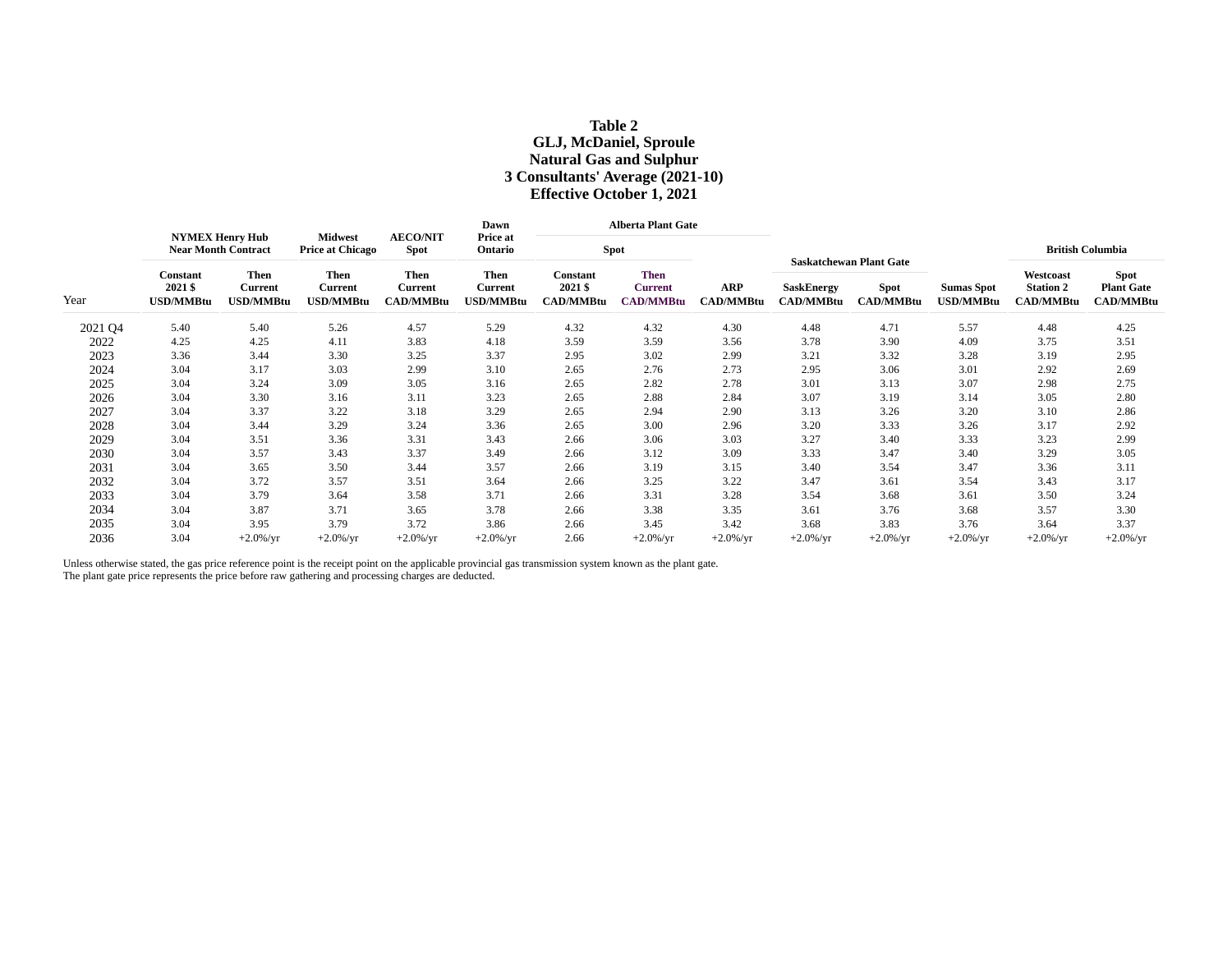# **Table 3 GLJ, McDaniel, Sproule International 3 Consultants' Average (2021-10) Effective October 1, 2021**

|         |                          |                                                            |                                                            |                                                            | <b>NYMEX WTI Near</b><br><b>Month Futures</b><br>Contract<br>Crude Oil at<br><b>Cushing, Oklahoma</b> |                                                 | Light<br>Louisiana<br><b>Sweet</b><br><b>Crude Oil</b> |                                          | Maya<br><b>Crude Oil</b>          |                                                 | <b>Brent Blend</b><br><b>Crude Oil</b><br><b>FOB North Sea</b> |                                   | <b>NYMEX Henry Hub</b><br><b>Near Month Contract</b> |                                            | <b>National</b><br><b>Balancing</b><br>Point<br>(UK) |                                            |
|---------|--------------------------|------------------------------------------------------------|------------------------------------------------------------|------------------------------------------------------------|-------------------------------------------------------------------------------------------------------|-------------------------------------------------|--------------------------------------------------------|------------------------------------------|-----------------------------------|-------------------------------------------------|----------------------------------------------------------------|-----------------------------------|------------------------------------------------------|--------------------------------------------|------------------------------------------------------|--------------------------------------------|
| Year    | <b>Inflation</b><br>$\%$ | <b>CADUSD</b><br><b>Exchange</b><br>Rate<br><b>USD/CAD</b> | <b>GBPUSD</b><br><b>Exchange</b><br>Rate<br><b>USD/GBP</b> | <b>EURUSD</b><br><b>Exchange</b><br>Rate<br><b>USD/EUR</b> | Then<br><b>Current</b><br>USD/bbl                                                                     | <b>Then</b><br><b>Current</b><br><b>CAD/bbl</b> | <b>Then</b><br>Current<br><b>USD/bbl</b>               | Then<br><b>Current</b><br><b>CAD/bbl</b> | Then<br>Current<br><b>USD/bbl</b> | <b>Then</b><br><b>Current</b><br><b>CAD/bbl</b> | <b>Then</b><br>Current<br><b>USD/bbl</b>                       | Then<br>Current<br><b>CAD/bbl</b> | <b>Then</b><br><b>Current</b><br>USD/MMBtu           | <b>Then</b><br>Current<br><b>CAD/MMBtu</b> | <b>Then</b><br><b>Current</b><br><b>JSD/MMBtu</b>    | Then<br><b>Current</b><br><b>CAD/MMBtu</b> |
| 2021 Q4 | 0.0                      | 0.7950                                                     | 1.3600                                                     | 1.1700                                                     | 75.17                                                                                                 | 94.55                                           | 76.50                                                  | 96.23                                    | 70.83                             | 89.10                                           | 77.67                                                          | 97.69                             | 5.40                                                 | 6.79                                       | 24.53                                                | 30.86                                      |
| 2022    | 0.0                      | 0.7983                                                     | 1.3650                                                     | 1.1950                                                     | 71.00                                                                                                 | 88.94                                           | 72.33                                                  | 90.61                                    | 66.92                             | 83.82                                           | 73.50                                                          | 92.07                             | 4.25                                                 | 5.32                                       | 16.80                                                | 21.04                                      |
| 2023    | 2.3                      | 0.8000                                                     | 1.3650                                                     | 1.2100                                                     | 67.77                                                                                                 | 84.71                                           | 69.10                                                  | 86.37                                    | 64.04                             | 80.05                                           | 70.45                                                          | 88.07                             | 3.44                                                 | 4.30                                       | 9.27                                                 | 11.58                                      |
| 2024    | 2.0                      | 0.8000                                                     | 1.3650                                                     | 1.2100                                                     | 65.57                                                                                                 | 81.96                                           | 66.89                                                  | 83.61                                    | 62.13                             | 77.66                                           | 68.44                                                          | 85.55                             | 3.17                                                 | 3.97                                       | 7.41                                                 | 9.26                                       |
| 2025    | 2.0                      | 0.8000                                                     | 1.3650                                                     | 1.2100                                                     | 66.88                                                                                                 | 83.60                                           | 68.20                                                  | 85.25                                    | 63.36                             | 79.20                                           | 69.80                                                          | 87.25                             | 3.24                                                 | 4.05                                       | 7.56                                                 | 9.45                                       |
| 2026    | 2.0                      | 0.8000                                                     | 1.3650                                                     | 1.2100                                                     | 68.22                                                                                                 | 85.28                                           | 69.55                                                  | 86.94                                    | 64.64                             | 80.80                                           | 71.20                                                          | 89.00                             | 3.30                                                 | 4.13                                       | 7.71                                                 | 9.63                                       |
| 2027    | 2.0                      | 0.8000                                                     | 1.3650                                                     | 1.2100                                                     | 69.58                                                                                                 | 86.98                                           | 70.92                                                  | 88.65                                    | 65.93                             | 82.41                                           | 72.62                                                          | 90.78                             | 3.37                                                 | 4.21                                       | 7.86                                                 | 9.83                                       |
| 2028    | 2.0                      | 0.8000                                                     | 1.3650                                                     | 1.2100                                                     | 70.97                                                                                                 | 88.72                                           | 72.32                                                  | 90.40                                    | 67.25                             | 84.06                                           | 74.08                                                          | 92.60                             | 3.44                                                 | 4.30                                       | 8.01                                                 | 10.02                                      |
| 2029    | 2.0                      | 0.8000                                                     | 1.3650                                                     | 1.2100                                                     | 72.39                                                                                                 | 90.49                                           | 73.75                                                  | 92.18                                    | 68.59                             | 85.74                                           | 75.56                                                          | 94.45                             | 3.51                                                 | 4.38                                       | 8.20                                                 | 10.25                                      |
| 2030    | 2.0                      | 0.8000                                                     | 1.3650                                                     | 1.2100                                                     | 73.84                                                                                                 | 92.30                                           | 75.20                                                  | 94.00                                    | 69.96                             | 87.45                                           | 77.07                                                          | 96.33                             | 3.57                                                 | 4.47                                       | 8.35                                                 | 10.44                                      |
| 2031    | 2.0                      | 0.8000                                                     | 1.3650                                                     | 1.2100                                                     | 75.31                                                                                                 | 94.14                                           | 76.69                                                  | 95.87                                    | 71.36                             | 89.20                                           | 78.61                                                          | 98.26                             | 3.65                                                 | 4.56                                       | 8.52                                                 | 10.65                                      |
| 2032    | 2.0                      | 0.8000                                                     | 1.3650                                                     | 1.2100                                                     | 76.82                                                                                                 | 96.03                                           | 78.22                                                  | 97.77                                    | 72.79                             | 90.99                                           | 80.18                                                          | 100.23                            | 3.72                                                 | 4.65                                       | 8.69                                                 | 10.87                                      |
| 2033    | 2.0                      | 0.8000                                                     | 1.3650                                                     | 1.2100                                                     | 78.36                                                                                                 | 97.95                                           | 79.77                                                  | 99.72                                    | 74.24                             | 92.80                                           | 81.79                                                          | 102.23                            | 3.79                                                 | 4.74                                       | 8.86                                                 | 11.08                                      |
| 2034    | 2.0                      | 0.8000                                                     | 1.3650                                                     | 1.2100                                                     | 79.92                                                                                                 | 99.90                                           | 81.36                                                  | 101.70                                   | 75.73                             | 94.66                                           | 83.42                                                          | 104.28                            | 3.87                                                 | 4.83                                       | 9.04                                                 | 11.30                                      |
| 2035    | 2.0                      | 0.8000                                                     | 1.3650                                                     | 1.2100                                                     | 81.52                                                                                                 | 101.90                                          | 82.98                                                  | 103.72                                   | 77.24                             | 96.55                                           | 85.09                                                          | 106.36                            | 3.95                                                 | 4.93                                       | 9.22                                                 | 11.53                                      |
| 2036    | 2.0                      | 0.8000                                                     | 1.3650                                                     | 1.2100                                                     | $+2.0\%$ /yr                                                                                          | $+2.0\%$ /yr                                    | $+2.0\%$ /yr                                           | $+2.0\%$ /yr                             | $+2.0\%$ /yr                      | $+2.0\%$ /yr                                    | $+2.0\%$ /yr                                                   | $+2.0\%$ /yr                      | $+2.0\%$ /yr                                         | $+2.0\%$ /yr                               | $+2.0\%$ /yr                                         | $+2.0\%$ /yr                               |

Historical futures contract price is an average of the daily settlement price of the near month contract over the calendar month.